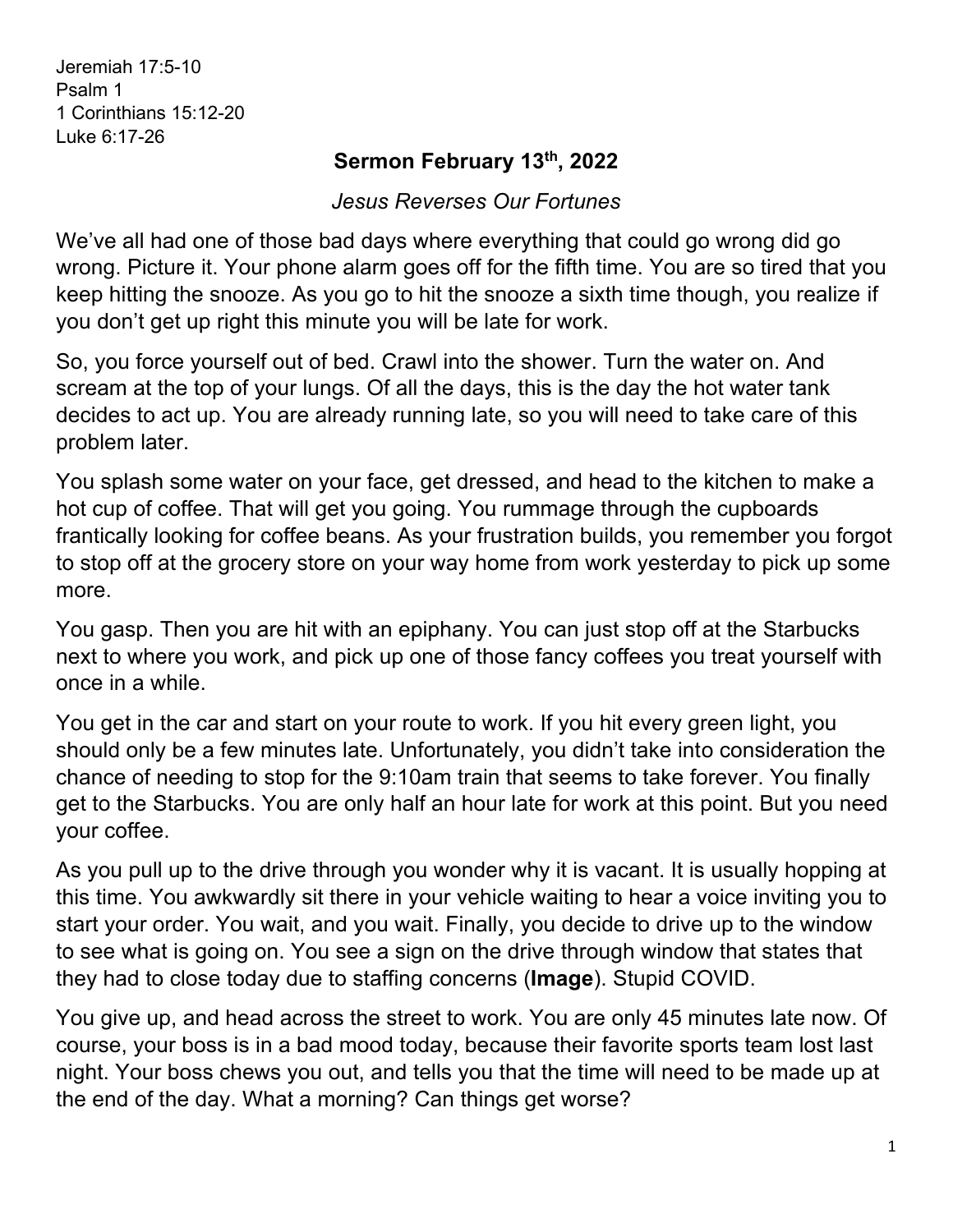Well, I wish you didn't say that. After your lunch break, the photocopier/printer breaks down as you are printing off an important document. In the chaos of trying to figure out how to get the old machine to work again you realize that you missed your 2pm staff meeting. This just isn't your day.

Finally, the end of the work day is upon you. This is including the 45 minutes of make up time you worked to get your boss off your back. You jump in the vehicle, and head home. Luckily, the drive home is uneventful.

Because, you are so looking forward to going curling tonight. When you arrive at home, you notice that a few people have left messages for you on your cell phone. You find out that one person from your curling team is sick. Another had an engagement they needed to be at. Another isn't comfortable with the current protocols in place, and waited till now to cancel. You can't find any spares. Your team will have to forfeit the match tonight. This day just keeps getting worse.

Well, there is that favorite program on television you were recording. You can now watch it live. Not all is lost from this day. You prepare your supper. Take out your television tray. Go to turn on the television when the power goes out.

You have had enough. You go straight to bed. And as your eyes get heavy you remember you still need to call someone to fix your hot water heater. Or you might have to live this day over again tomorrow. Whatever. You'll deal with it in the morning. You're too tired now.

We've all had one of those bad days where everything that could go wrong did go wrong.

Sometimes it is a series of events that happen that make us think we are cursed or something. One example I can think of is when someone we love dies (**Image**). The old saying goes, grief comes in threes. Rarely, do we deal with just one experience of loss. Sometimes, it can be the death of three different people in our lives. Sometimes it can be a death, and then a loss of job, and then dealing with a broken relationship. Sometimes it can be a series of events that make us wonder if our fortunes will ever change.

Sports athletes or teams for that matter can go through these stretches where everything that can go wrong does go wrong. After a while they find ways to lose. They try too hard to get out of the funk, leading to more unfortunate moments or bloopers as us sports fans like to call them.

We've all had a bad day or have experienced a stretch of bad events, or have played on a team where we can't seem to get over the misfortune.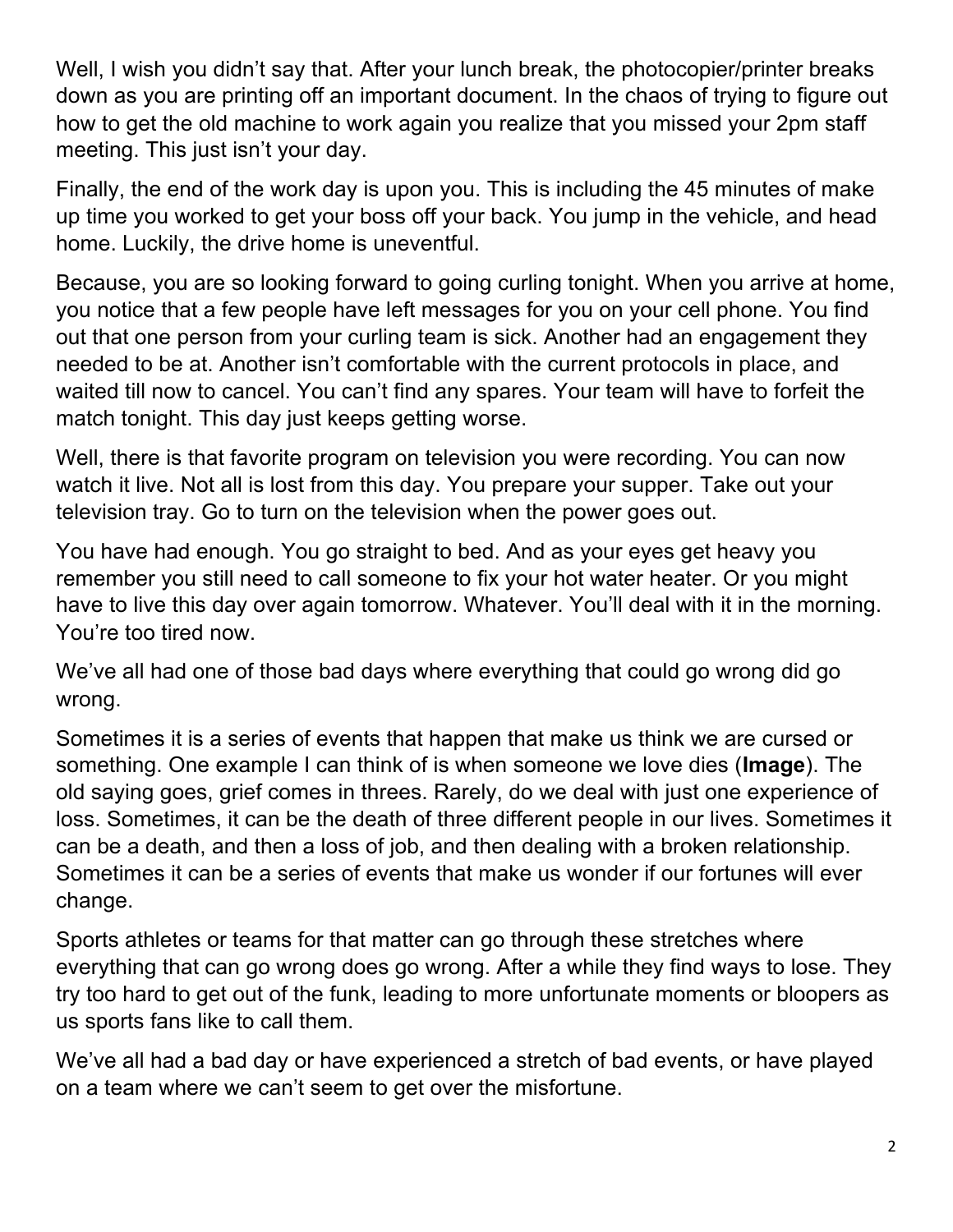There are times in our lives where we desperately pray for Jesus to reverse our fortunes. Times where we long to experience the new life Jesus promises us.

And there are times where we actually do experience something good in the midst of that bad day or bad stretch that helps our fortunes turn. Maybe a co-worker surprises you with a coffee when you finally arrive at the office (**Image**). Or a friend who is handy comes over to fix your hot water heater after work. Or a boss who is a little more understanding doesn't get so mad at you after the morning you had.

Maybe you have a good support system of people that help you through your grief. Making it easier for you to see God's light shining in the midst of your darkness. For example, seeing the life in your grandchildren as they play around you. Or feeling the warmth and comfort that comes with receiving a hug from a good friend (**Image**). Or being uplifted by a bible verse or devotion you come across.

Maybe the puck finally bounces towards the net. Maybe the basketball finally drops in after spinning around the rim for a few seconds.

In our gospel, Jesus is preaching to a large group of people who are living through a real bad time in their lives. People who are struggling in poverty. People who are marginalized by their community. People who everyday feel like they are living through a bad day.

In response to the grief and suffering Jesus sees in the crowds, and in us, Jesus promises the crowds, and us, that Jesus has come to reverse our fortunes. Jesus has come to bring healing and redemption to our lives. Jesus has come to give us new life. Jesus has come to reveal to us the kingdom of God. A kingdom where Jesus will turn our pains of rejection into healing invitation. Turn our grief into joy. Turn our injustice into justice.

Jesus promises to turn our fortunes around.

And we see this promise being fulfilled during his ministry as he reaches out to many and changes their fortunes. Healing the sick. Welcoming the rejected. Challenging the injustices of his day.

Jesus even turns the misfortune of death on the cross at Golgotha into new life on Easter morning (**Image**). Helping us see that not even death will stop Jesus from breathing new life into us. Not even death will hinder us from living out Jesus' ministry in the world.

The resurrected Christ breathes on us the Holy Spirit, empowering us to continue his ministry. Helping people turn their fortunes around. Helping people experience God's